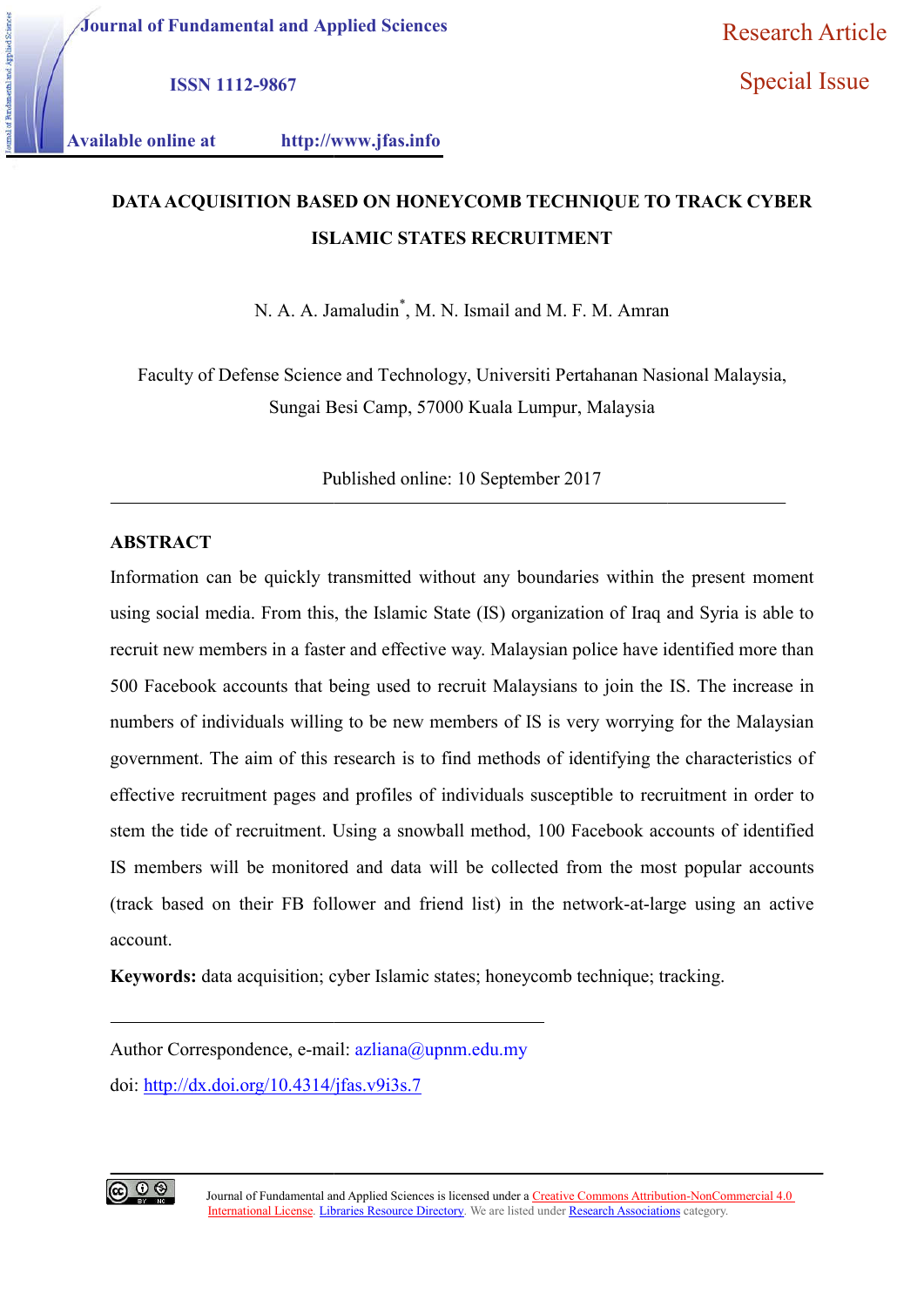# 1. INTRODUCTION

Social media such as Twitter, Facebook, WhatsApp, Telegram and Skype, information can be quickly transmitted within the present moment and without any boundaries. Whilst, the IS take this opportunity to disseminate the illegal information and recruiting new member effectively with a faster way. The increase in numbers of individuals willing to be new members of IS is very worrying for the Malaysian government. The 'what-how' being a question mark in looking the effective method used by the IS to recruit new member. From 1.44 billion which first quarter of 2015 Facebook active account in the world and 13.3 million in 2013, Malaysian police found more than 500 in-large-network of active account Facebook IS being the account to entice Malaysians to join IS [20]. Recently, many researches focus on Twitter functionalities [14] especially on recruiter tweet that drive the answer for number of network, number of followers, topic discussed, pictures, identifying network and woman involvement. But, there is lack of research that conducted about Islamic States (IS) recruitment detection using honeycomb technique on Facebook. Therefore, the appropriateness of method has to be in place in order to conduct the research for investigating the recruitment of new member to join the IS. The investigation will give a significant impact to the society and authority which cannot control the dissemination of the information between IS recruiter and new IS recruit. The main objective of this research is to detect and collect the information using data acquisition from the new recruitment in Islamic States through social media: Facebook (FB).

The research design consists of research preparation in the recruitment identification. Based on [20], Malaysian police have identified more than 500 Facebook accounts that are being used to recruit or entice Malaysians to join the Islamic State in Iraq and Syria (ISIS). Using a snowball method, the 30 (in pilot study) and 100 (actual study) Facebook accounts are expected to be monitor and to collect data about the most popular accounts (track based on their FB follower and friend list) in the network-at-large which is an active account. The data will gather two (2) types of profile which consist of recruiter and new recruit.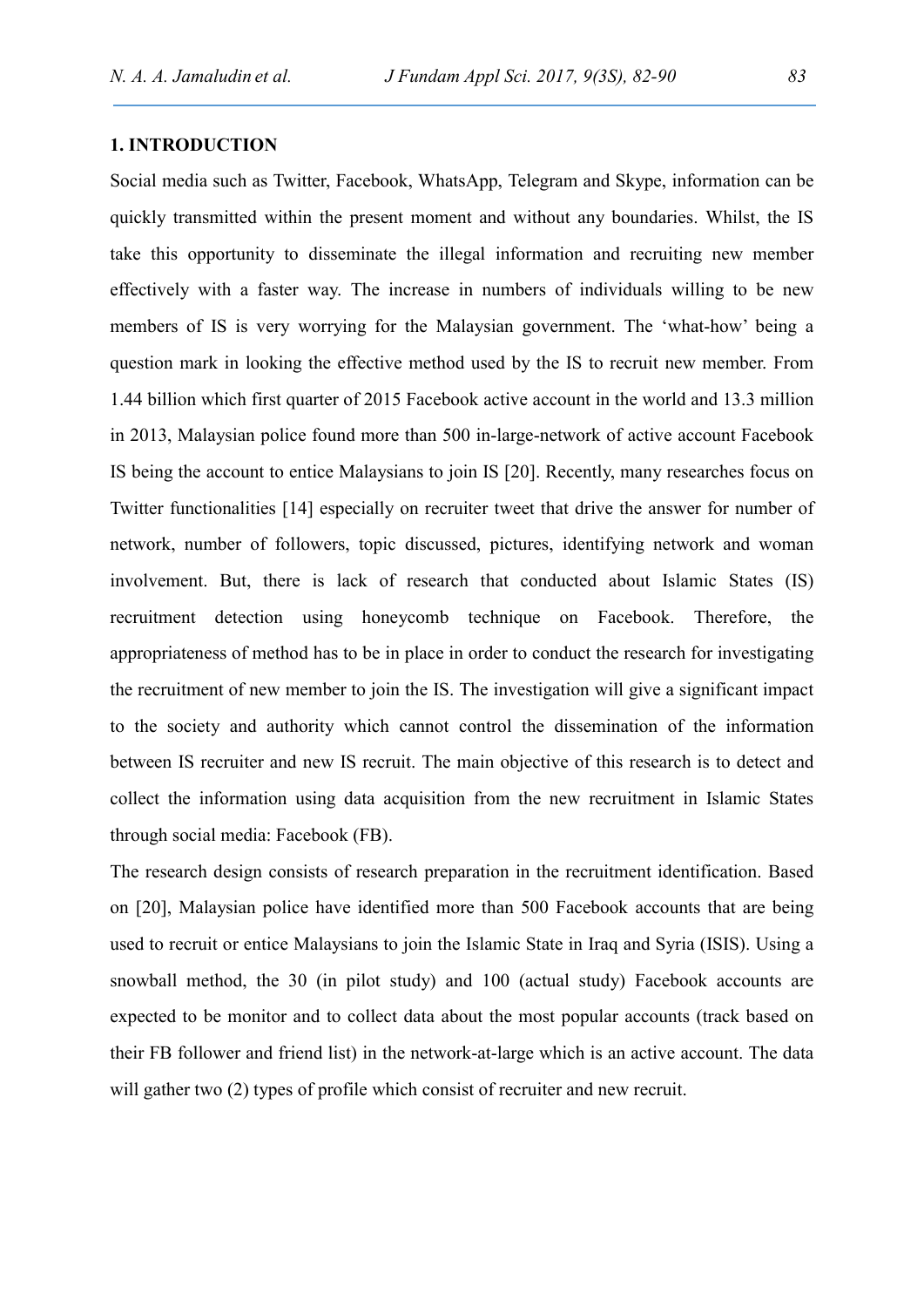# 2. METHODOLOGY

The work begins by detailing the instrumental variables for IS recruitment in social media such as Social Media functionalities, Personal Behavior, Knowledge Sharing and Detection. It consists of collecting and monitoring the posting in FB. The observation of the social media will be an address to identify the most effective IS recruiting posting and characteristic. In addition, the observation on social media will also been identified for FB friend list or follower of IS recruiter. Then, analyze the posting by using Winstep tool to analyze the data. The expected outcome from this analysis will provide the framework of IS detection, recruiter profiling and new recruit, profiling. At the end, the requirement driven from this analysis will be used to develop the framework in detecting the Islamic States communication using social media functionalities. The framework will be expected to come out with an interaction between IS detection, recruiter profiling and new recruitment profiling.

## 2.1. Internet Cyber

Taken together with the economic concepts of met or unmet expectations and whether the cultural locus of control is on the individual who society will blame in times of crisis and to whom its members will look for purpose and guidance become clear. The focus in the terrorism literature on the theatre of terrorist spectaculars overshadows the reality that terrorists also use the Internet for the same reasons everybody else does; for organization and planning, proselytizing and entertainment and to educate the believers. In fact, most of the online communication of terrorists is mundane to the point of appearing innocuous.

## 2.2. Cyber Security in Social Media

Previously, the jihadist insurgents in Syria and Iraq use all manner of social media apps and file-sharing platforms, most prominently Ask.fm, Facebook, Instagram, WhatsApp, PalTalk, kik, viper, JustPaste.it and Tumblr. Encryption software like The Onion Router (TOR) is used in communications with journalists to obscure locational information. But, circumstances conspire to make Twitter the most popular application. Specifically engineered for cellphones, it is easy and inexpensive to use [14]. In [13] also done the research on extremist Tweeter which drive the point of tweet for number of network, number of followers, topic discussed, pictures, identifying network and woman involvement.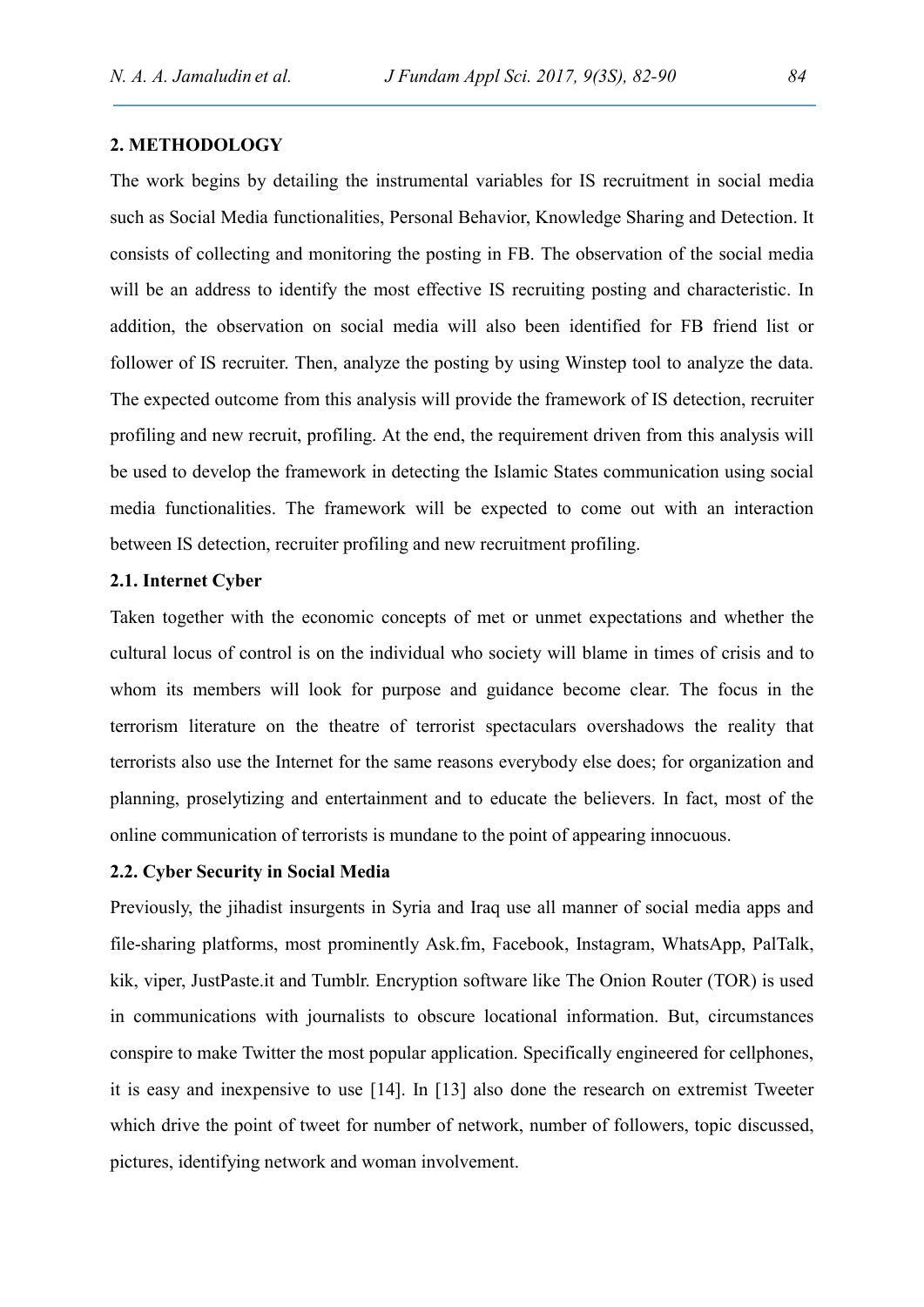In the new lateral social media environment control over content is decentralized. Anyone can participate. Distribution is decentralized via "hubs" and volunteers use mainstream interactive and inter-connected social media platforms, blogs and file sharing platforms. Cross-posting and re-tweeting content on social media by volunteers is a low-cost means of dissemination to wide audiences.

## 2.3. Data Acquisition on Cyber Security

With culture itself as the focus of the human geographic content analysis, this element is likely to have the most subcomponents. Depending upon a country's stability status, this aspect is also likely to be the most heavily weighted, particularly for the more Islamic nations where such subcomponents as custom and religion are key elements and other such connectivity, influence and power being supportive elements [14].

## 2.3.1 Strong Tie Characteristic

Based on [8], there are a strong tie using three related characteristics: (1) a sense of the relationship being intimate and special, with a voluntary investment in the tie and a desire for companionship with the tie partner; (2) an interest in being together as much as possible through interactions in multiple social contexts over a long period; and (3) a sense of mutuality in the relationship, with the partner's needs known and supported.

# 2.3.2 Weak Tie Characteristic

Weak ties have also been studied extensively in the social network analysis literature. In [23] asserts that weak ties are important in moving forward in social settings and give individuals the ability to be recruited into other groups. Weak ties allow members to bridge contact between networks [9], while their absence restricts information to only that from the close circle. In [12] asserts that weak ties with host nationals are significant for the adaptation process of international people, due to their function as a source of information of the host culture's communication patterns.

## 2.3.3 Knowledge Sharing

A few terminologies involve with viral information is knowledge sharing. In the modern knowledge-intensive economy, knowledge is known as a critical strategic asset for an individual and is considered to be a source of sustainable competitive advantage [5].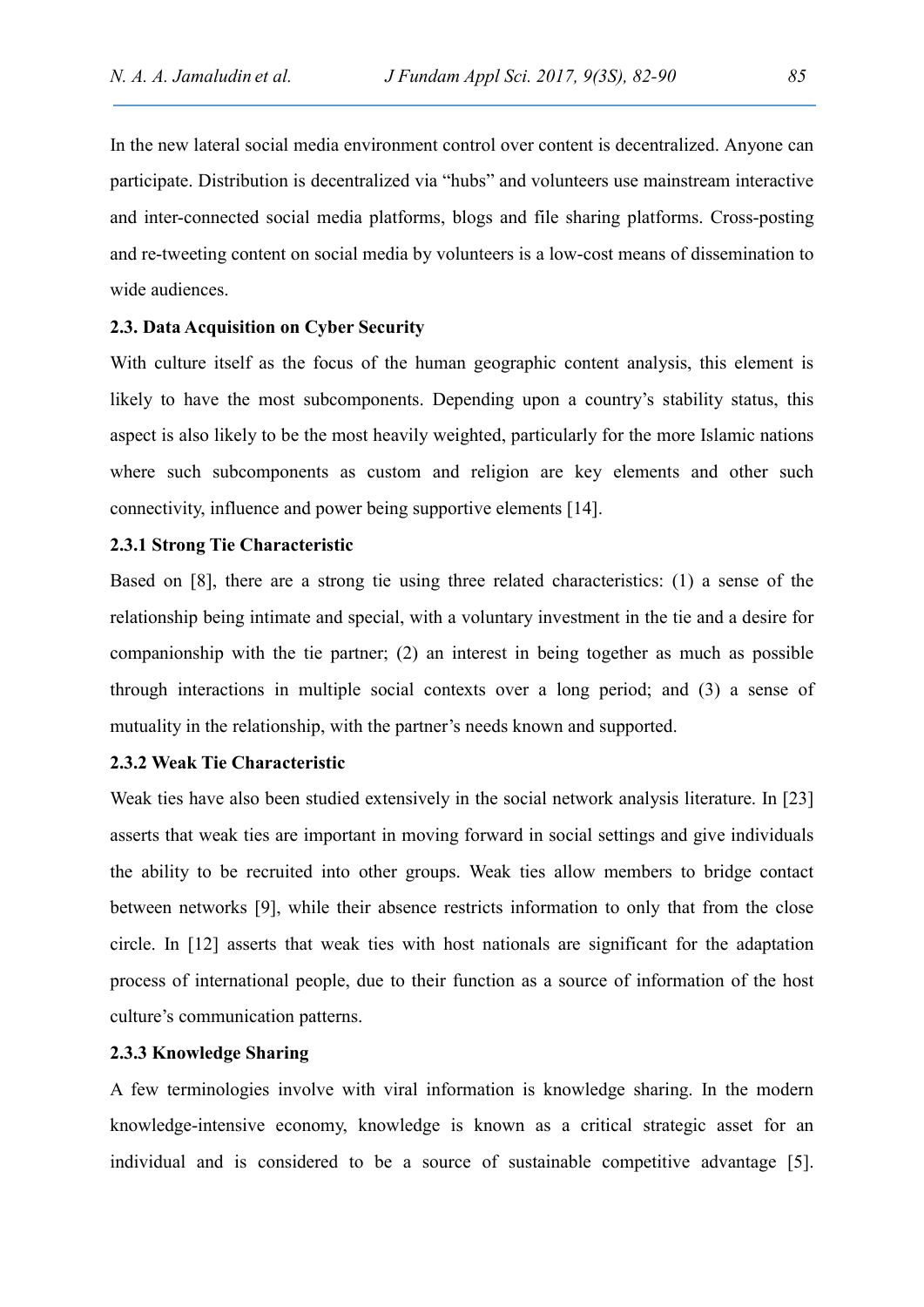According to [24], knowledge provides a framework to evaluate and incorporate new experiences and information from the mixture of framed experience, values, contextual information and expert insight. The primary key in obtaining knowledge from others is knowledge sharing. Knowledge sharing can also be defined as one of the activities that knowledge is transfer among the individuals to convert it to become valuable information and resources [17]. Knowledge sharing has been the most discussed topic and a challenge for organizations because of its importance for the success of knowledge management efforts [1].

#### 3. RESULTS AND DISCUSSION

Information can be distributed through social media. In June 2012, the Internet World Statistics reported that there were about 17.7 million internet users in Malaysia which accounted for almost 60.7% of the population and stood at the third place among Asian Developing Countries after South Korea 82.5% and Singapore 75%. Changes in technology and the increasing number of internet users have also encouraged the Malaysian citizen to share knowledge through social media.



Fig.1. Conceptual framework of data acquisition based on honeycomb technique for cyber Islamic states recruitment

Social media continues to have a tremendous impact on how people behave online; how they search, play, converse, form communities, build and maintain relationships; how they create, tag, modify and share content across any number of sites and devices. In order to provide a managerial foundation for understanding these Facebook service, consumers and their specific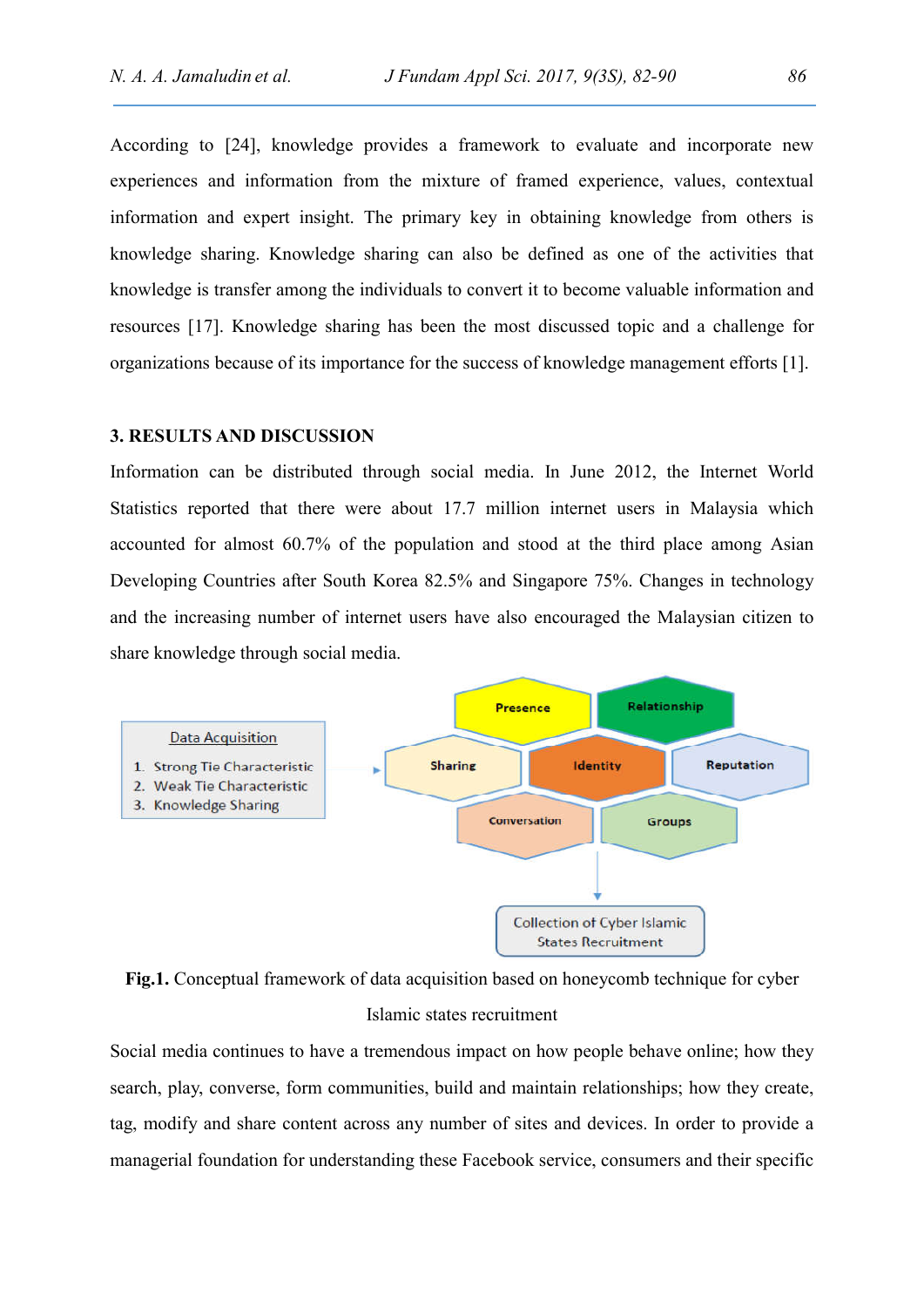engagement needs, a honeycomb social media functional building blocks framework (Fig. 1) was recently presented by [11]. Its usefulness as a lens for understanding social media through seven functional building blocks has since been discussed widely in scholarly and practitioner-oriented publications. The seven functionality blocks of social media has been used to explain the implications that each block has for how organizations or people should engage with social media are:

## 3.1. Identity

This functional block describes the extent to which users choose to reveal their identities in a social media setting, or alternatively, the degree to which sites allow or require identities to be shared. Such identity can be associated not only with elements such as name, age, gender, profession and location but also with more subjective information that reveals users through the conscious or unconscious 'self-disclosure' of personal information [12]. In this sense, users with their virtual representations [18-19] share thoughts, feelings, likes and dislikes in an effort to be understood as the person they desire or believe themselves to be [4, 15, 21].

## 3.2. Group

This building block represents the extent to which consumers can form and join communities and sub-communities that can be open to anyone, closed (approval required) or secret (invite only); and the degree to which they can control their membership [6] or even group moderate the amount of influence some social media customers or groups exert [10]. One key component of this social context is group distinctiveness or the rationale by which individuals set up or join groups and not others. Group members hold their group and their peers in high esteem, often leading to in group favoritism and might feel animosity towards those belonging to other groups.

## 3.3. Relationship

This building block addresses the extent to which users can be related to other users. Relate as define as two or more consumers who have some form of relationship that leads them to converse, share objects, meet up or simply just list each other as a friend or fan [16]. The flow property of user relationships refers to the types of resources involved in individual relationships and how these resources are used, exchanged or transformed.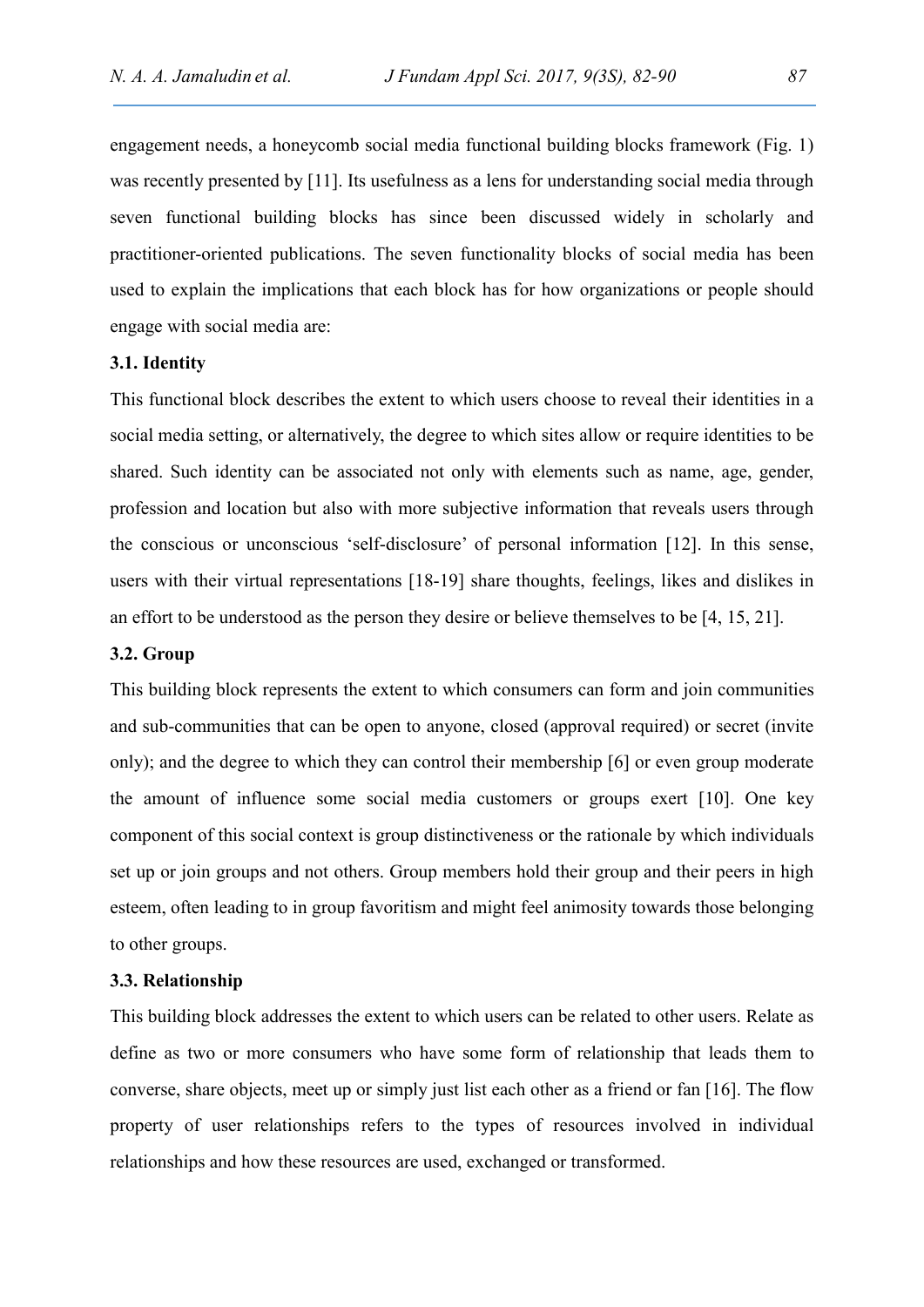## 3.4. Reputation

Reputation is 'a tool to predict behavior based on past actions and characteristics' [22]. This building block addresses the extent to which users can determine other users' level or themselves in term of their reputations because individuals cannot draw from enough personal historical data for such predictions, the reputation of other individuals, of a firm or of a product is a socially shaped opinion based on aggregate experiences, shared through word of mouth, coverage in the popular press and so on [2, 7]. In essence, reputation is about how trust between parties is developed, assessed and maintained [3].

#### 4. CONCLUSION

In conclusion, the conceptual framework in Fig. 1 will be a baseline for this continuous research. It will comprise of the relationship between detection, Facebook functionalities and the outcome that contribute to the new IS recruitment. The causal-effect of this research will directly give a guideline and benefit to the public and government from having the new IS recruitment. The new recruitment can be control accordingly.

## 5. ACKNOWLEDGEMENTS

We would like to thank Universiti Pertahanan Nasional Malaysia for the registration fee that has been provided for this article.

#### 6. REFERENCES

[1] Amin A, Hassan M F, Ariffin M B, Rehman M. Theoretical framework of the effect of extrinsic rewards on individual's attitude towards knowledge sharing and the role of intrinsic attributes. In IEEE International Conference on Computer Technology and Development, 2009, pp. 240-243

[2] Dellarocas C. The digitization of word of mouth: Promise and challenges of online feedback mechanisms. Management Science, 2003, 49(10):1407-1424

[3] Dellarocas C. Reputation mechanism design in online trading environments with pure moral hazard. Information Systems Research, 2005, 16(2):209-230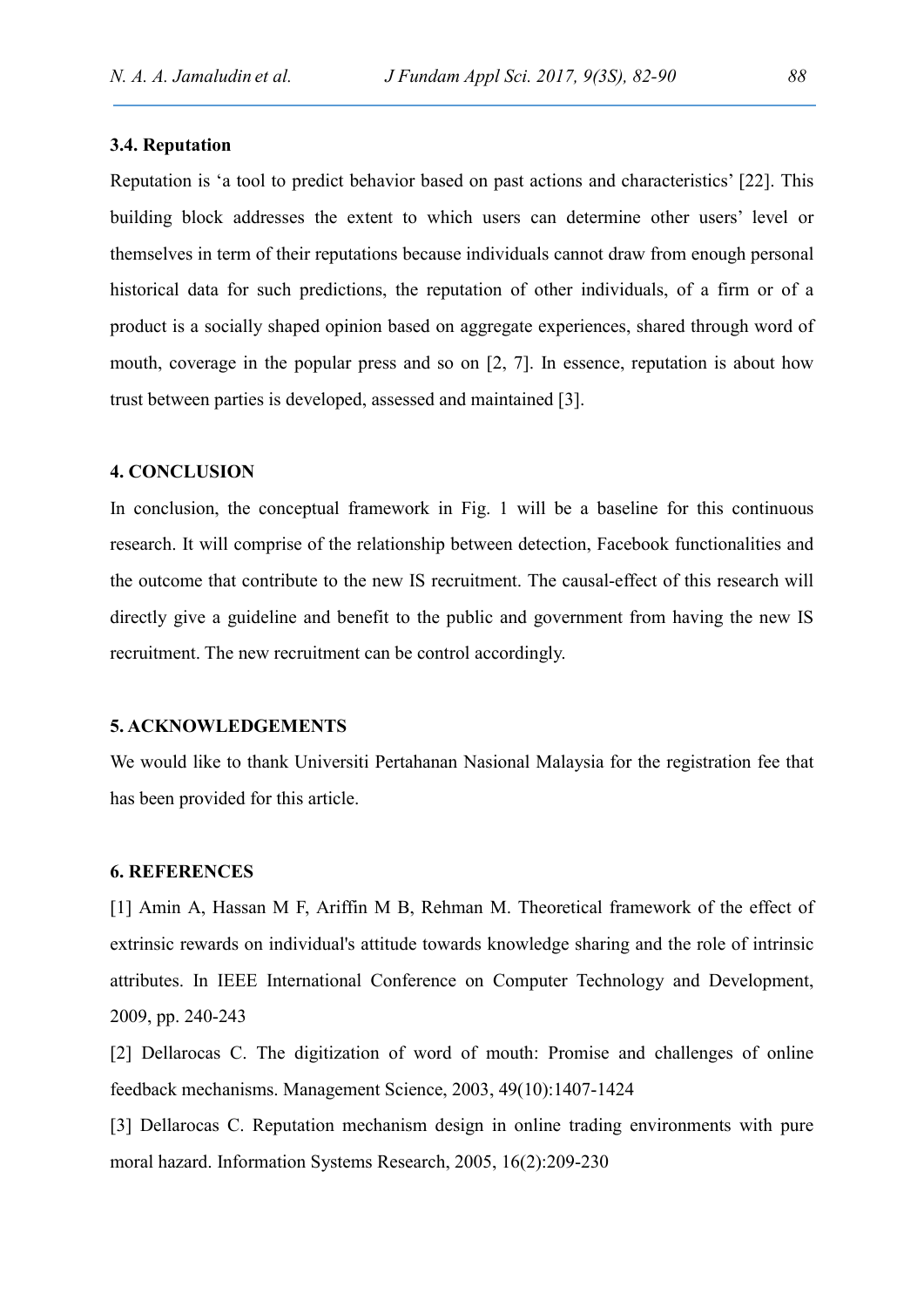[4] Donath J S. Identity and deception in the virtual community. In M. A. Smith, & P. Kollock (Eds.), Communities in cyberspace. London: Psychology Press, 1999, pp. 29-59

[5] Drucker P F. Knowledge worker productivity: The biggest challenge. California Management Review, 1999, 41(2):79-94

[6] Godes D, Mayzlin D. Using online conversations to study word-of-mouth communication. Marketing science, 2004, 23(4):545-560

[7] Godes D, Mayzlin D. Firm-created word-of-mouth communication: Evidence from a field test. Marketing Science, 2009, 28(4):721-739

[8] Hendrickson B, Rosen D, Aune R K. An analysis of friendship networks, social connectedness, homesickness, and satisfaction levels of international students. International Journal of Intercultural Relations, 2011, 35(3):281-295

[9] Iyengar R, Van den Bulte C, Valente T W. Opinion leadership and social contagion in new product diffusion. Marketing Science, 2011, 30(2):195-212

[10] Kaplan A M, Haenlein M. Users of the world, unite! The challenges and opportunities of social media. Business Horizons, 2010, 53(1):59-68

[11] Kietzmann J H, Hermkens K, McCarthy I P, Silvestre B S. Social media? Get serious! Understanding the functional building blocks of social media. Business Horizons, 2011, 54(3):241-251

[12] Kim Y. Y. Becoming intercultural: An integrative theory of communication and cross-cultural adaptation. California: SAGE, 2001

[13] Klausen J. Tweeting the Jihad: Social media networks of western foreign fighters in Syria and Iraq. Studies in Conflict and Terrorism, 2014, 38(1):1-22

[14] Ma M, Agarwal R. Through a glass darkly: Information technology design, identity verification, and knowledge contribution in online communities. Information Systems Research, 2007, 18(1):42-67

[15] Miranda S M, Saunders C S. The social construction of meaning: An alternative perspective on information sharing. Information Systems Research, 2003, 14(1):87-106

[16] Schultze U. Embodiment and presence in virtual worlds: A review. Journal of Information Technology, 2010, 25(4):434-449